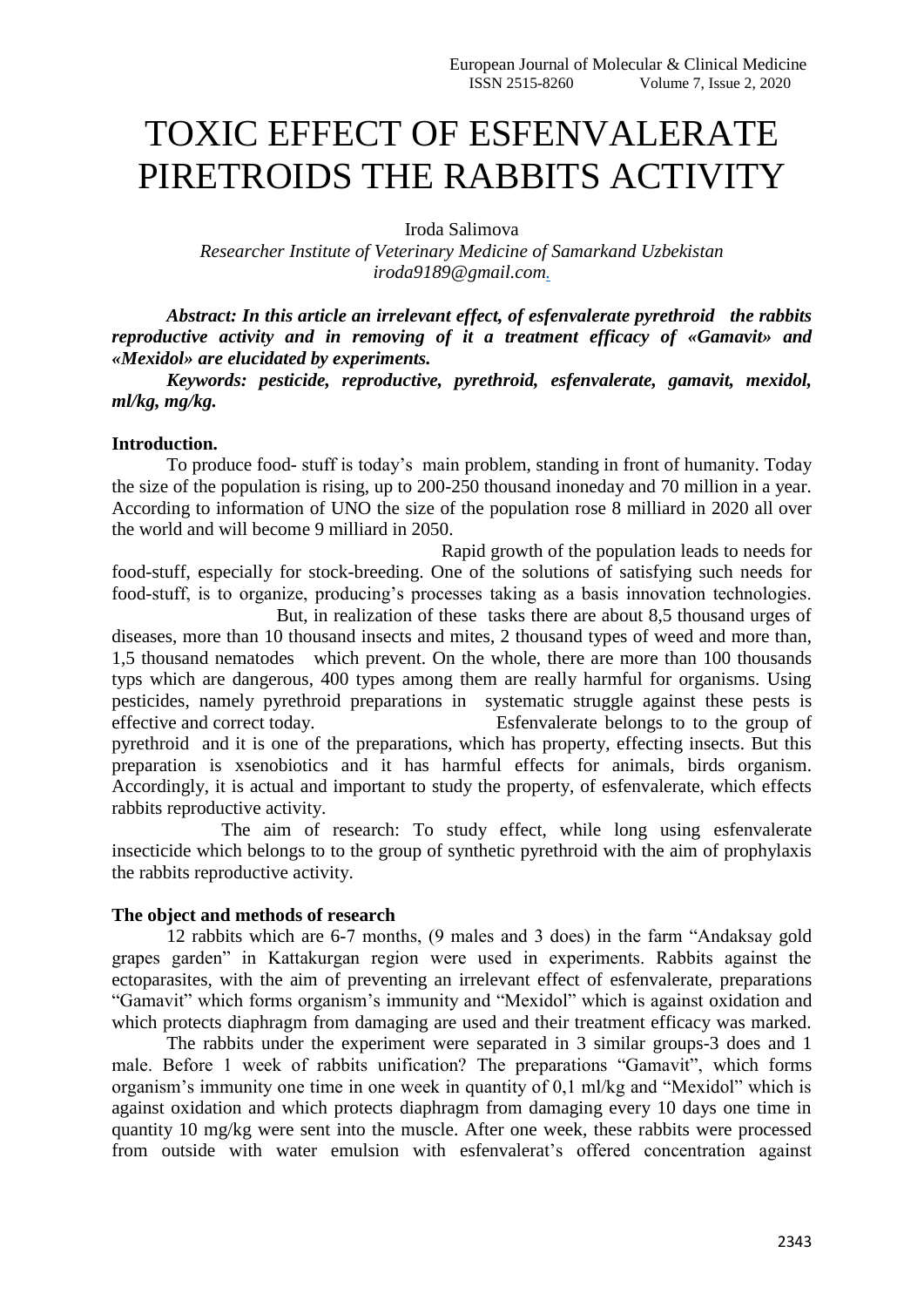ectoparasites such processing were realized every 7 days by one time, until the rabbits had born.

The second group of rabbits with the aim of prophylaxis from outside by one time every week were processed only with esfenvalerat's water emulsion. These rabbits were not fed with medical means. The third group of rabbits became the group under observation. All rabbits in every group were fed equally.

The methods, developed and offered by I.V.Sanotskiy, V.N.Fomenko and others; O.N.Yelizarova, N.I.Javoronkov, A.A.Dinerman, S.O.Zaugolnikov were used in marking an irrelevant effect of the preparation of esfenvalerat's water emulsion rabbits reproductive activity.

## **The results and analysis of research.**

All rabbits in every group were mate naturally and none pathological violations in the period rabbit's pregnancy were observed. The pregnancy lasted 30-31 days/ after these period the rabbits bore. The quantity and quality indicators of bunnies are taken in the next table.

|  | The indicators rabbit's reproductive activity in observation group |  |  |
|--|--------------------------------------------------------------------|--|--|
|  |                                                                    |  |  |

|                 |                                                   |                         |       |      |    | 1-table                               |  |
|-----------------|---------------------------------------------------|-------------------------|-------|------|----|---------------------------------------|--|
| Rabbit<br>$N_2$ | of<br><b>Duration</b><br>the<br>pregnancy<br>days | The quantity of bunnies |       |      |    | The remaining of<br>genus, after days |  |
| does            |                                                   | <b>Including</b>        |       |      |    |                                       |  |
|                 |                                                   | <b>Total</b>            | alive | dead | 20 | 30                                    |  |
|                 | 31                                                | 6                       |       |      |    |                                       |  |
|                 | 30                                                |                         |       |      |    |                                       |  |
|                 | 31                                                |                         |       |      |    |                                       |  |
| <b>Total</b>    |                                                   | 15                      | 15    |      | 14 | 14                                    |  |

**During the week indicators of effect of esfenvalerat's water emulsion in 1:1000 correlation from outside rabbit's reproductive activity under experiment**

2-table

| Rabbit<br>$N_2$ | of<br><b>Duration</b><br>the | The quantity of bunnies |                  |             | The remaining of<br>genus, after days |    |
|-----------------|------------------------------|-------------------------|------------------|-------------|---------------------------------------|----|
| does            | pregnancy                    | <b>Total</b>            | <b>Including</b> |             |                                       |    |
|                 | days                         |                         | alive            | <b>Dead</b> | <b>20</b>                             | 30 |
|                 | 31                           |                         |                  |             |                                       |    |
|                 | 30                           |                         |                  |             |                                       |    |
|                 | 31                           |                         | $\overline{4}$   |             |                                       |    |
| <b>Total</b>    |                              | 17                      | 15               |             | 12                                    |    |

**During the week the effect of esfenvalerat's water emulsion in 1:1000 correlation from outside, the indicators of rabbit's reproductive activity under experiment which are treated with preparations "Gamavit" and "Mexidol"**

3-table

 $1-t$ 

| Rabbit<br>$N_2$ | <b>Duration</b><br>of<br>the | The quantity of bunnies |                  |             | The remaining of<br>genus, after days |    |
|-----------------|------------------------------|-------------------------|------------------|-------------|---------------------------------------|----|
| does            | pregnancy                    | <b>Total</b>            | <b>Including</b> |             | 20                                    | 30 |
|                 | days                         |                         | alive            | <b>Dead</b> |                                       |    |
|                 | 30                           |                         |                  |             |                                       |    |
|                 | 30                           |                         |                  |             |                                       |    |